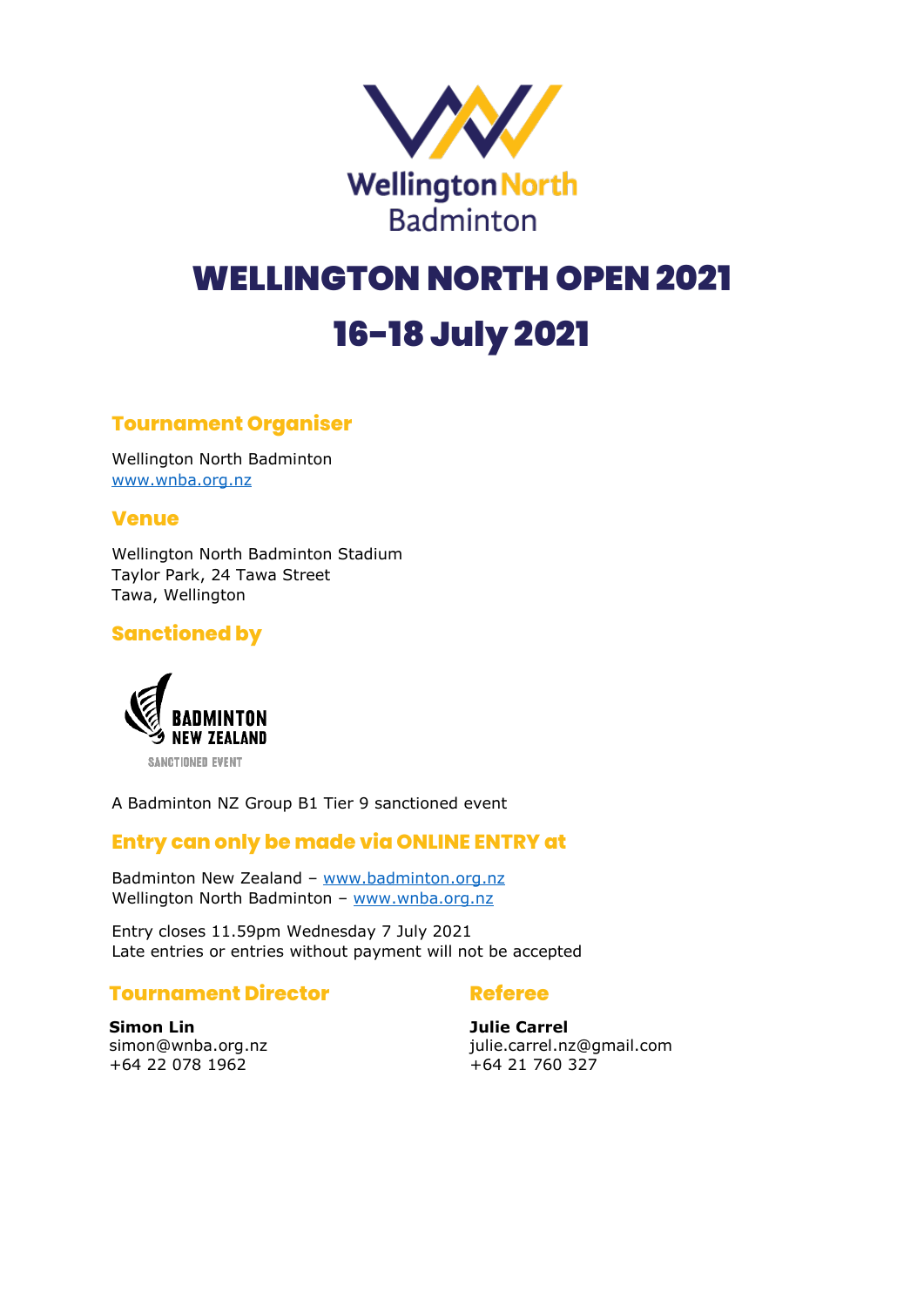# Tournament Accommodation

Thanks to our accommodation partner Willis Wellington Hotel, please take advantage of the special rate on offer:

- Room only **\$115.00** per night
- Use promo code: **WNO2021**
- Breakfast included
- Cancellation- 48 hours Cancellation policy applies
- Room Type- Standard Twin, Queen or King
- FREE shuttle transfer between hotel and stadium







[Willis Wellington Hotel](https://www.cpghotels.com/our-hotels/willis-wellington-hotel/) is located centrally on Willis Street in the funky, cosmopolitan Cuba Quarter, the Willis Wellington Hotel is just a short walk from the CBD and is in the heart of Wellington's cool café culture.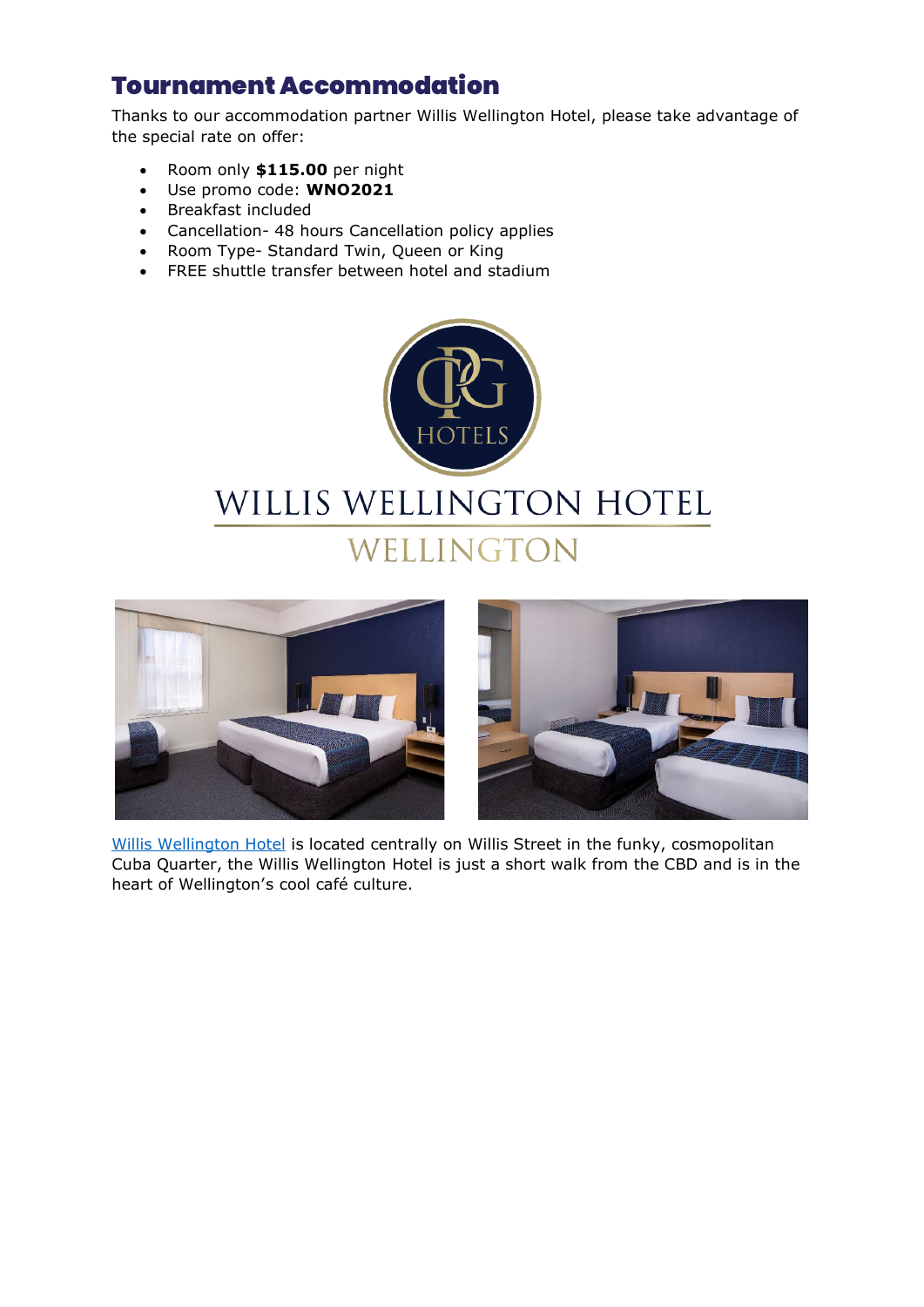# CONDITIONS OF ENTRY

Please read and take special note of entry and fee payment requirements.

### **1. RULES AND REGULATIONS**

- 1.1. It is expected that players will have read and are familiar with the 'Conditions of Entry' prior to submitting an entry.
- 1.2. Any player entering must be a member of, and in good standing with an association affiliated to Badminton New Zealand or the Badminton World Federation.
- 1.3. The rules of play shall be the BWF Competition Regulations and Laws of Badminton.
- 1.4. The BWF scoring system is to be used. Best of 3 games to 21 with extension if required.
- 1.5. All questions as to the rules shall be resolved by the tournament Referee.
- 1.6. Feather shuttles of suitable standard will be used.
- 1.7. The tournament organizers' and/or Referee reserve the right to:
	- 1.7.1. Cancel any event in which fewer than 8 entries are received, or if time does not permit a full competition to be played.
	- 1.7.2. Change the scoring of plate events if time constraints require.
- 1.8. Default a player who is not available to play at the scheduled time.
- 1.9. This event will be played using the Alternative Service Law 9.1.6. The whole of the shuttle shall be below the server's waist at the instant of being hit by the server's racket. The waist shall be considered to be an imaginary line round the body, level with the lowest part of the server's bottom rib, and; the shaft and racket head of the server's racket at the instant of hitting the shuttle shall be pointing in a downward direction.

### **2. SEEDINGS, DRAW AND SCHEDULE**

- 2.1. The tournament will be seeded as per the Badminton New Zealand National Rankings in the Seniors category as at the close of entries.
- 2.2. The draw will be made on Friday, 9 July 2021 and will be available on the Wellington North Badminton website by 5pm Friday, 9 July 2021.
- 2.3. The first day's schedule will be available by 5pm Wednesday, 14 July 2021 on the above website.
- 2.4. Matches may be called 10 minutes earlier than the scheduled time.
- 2.5. Schedules of play are as following:

| 6.00pm Friday, 16 July | First 2 rounds of all events                                       |  |
|------------------------|--------------------------------------------------------------------|--|
|                        | 8.30am Saturday, 17 July   Plates and all events up to semi-finals |  |
| 9.00am Sunday, 18 July | Semi-Finals. Finals not before 12.00pm.                            |  |

### **3. ENTRY DETAILS**

- 3.1. Entry can only be made online and must be received no later than 23:59 on Wednesday 7 July 2021. Online entry can be made through www.wnba.org.nz and/or www.badminton.org.nz
- 3.2. Entries for doubles and mixed doubles will not be accepted unless full payment is received from both partners by the closing time/date. This excludes 'partner required' entries. It is not the responsibility of the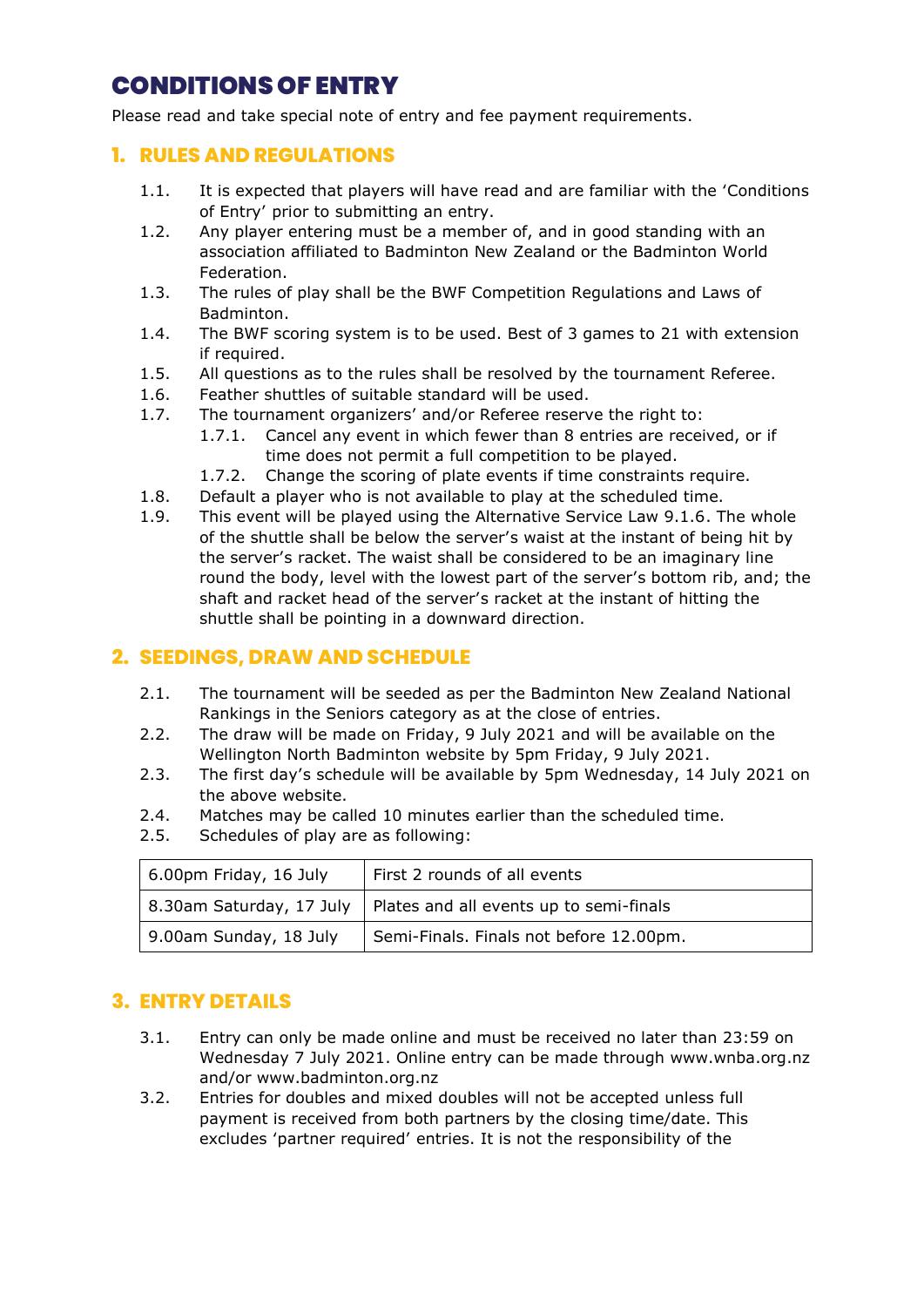tournament organiser to follow up entries from nominated un-entered partners.

- 3.3. Players may withdraw from individual events without being required to withdraw from all events.
- 3.4. Players withdrawing after entries have closed will not be eligible for a refund unless a medical certificate is submitted at the time of withdrawal.
- 3.5. There will be no refunds for players withdrawing after the draw has been published.
- 3.6. There will be no replacements in the singles events.
- 3.7. Replacements in doubles and mixed doubles events after the draw is published may be allowed only with the approval of the Referee. Replacement players can only be sought from players already entered in the tournament.
- 3.8. A \$15 administration fee will be deducted from all refunds.
- 3.9. A compulsory BNZ player levy of \$12.00 is payable by all players (built into all entry fees).
- 3.10. Plates will be played in all events: Men's Singles, Women's Singles, Men's Doubles, Women's Doubles, and Mixed Doubles. Plate entry is automatic for losers of their first match played. Players wishing to withdraw must advise the Referee immediately after their first match loss. If a player defaults, withdraws or retires (does not complete) their first match they are not eligible for the plate.
- 3.11. Plate events are not eligible for Player Points.

# **4. ENTRY FEES**

- 4.1. First Event: \$45.00 (inclusive of \$12 BNZ Player Levy)
- 4.2. Second Event: \$30.00 per player
- 4.3. Additional Event: \$20.00 per player
- 4.4. All entries must be paid (via Paypal) as part of your online entry.

### **5. Prizes**

- 5.1. \$3,000 prize money is offered, subject to Wellington North Badminton receiving a minimum of 60 unique player entries in the tournament. There will be medals for winners and runners-up for all main draw events; and winners for plate events. Prizegiving will be completed after all finals have been completed, with the prize money being paid in cash.
- 5.2. Semi-finalists will only be awarded prize money if there is a minimum of 16 entries (pairs for doubles) in the event. This will be provided at the conclusion of the semi-finals.
- 5.3. Wellington North Badminton reserves the right to redistribute or reduce the price money accordingly.

|                | <b>MS</b> | WS    | $MD*$ | $WD*$ | $XD*$ |
|----------------|-----------|-------|-------|-------|-------|
| Winner         | \$300     | \$300 | \$300 | \$300 | \$300 |
| Runner-up      | \$180     | \$180 | \$180 | \$180 | \$180 |
| Semi-finalists | \$60      | \$60  | \$60  | \$60  | \$60  |
| *per pair      |           |       |       |       |       |